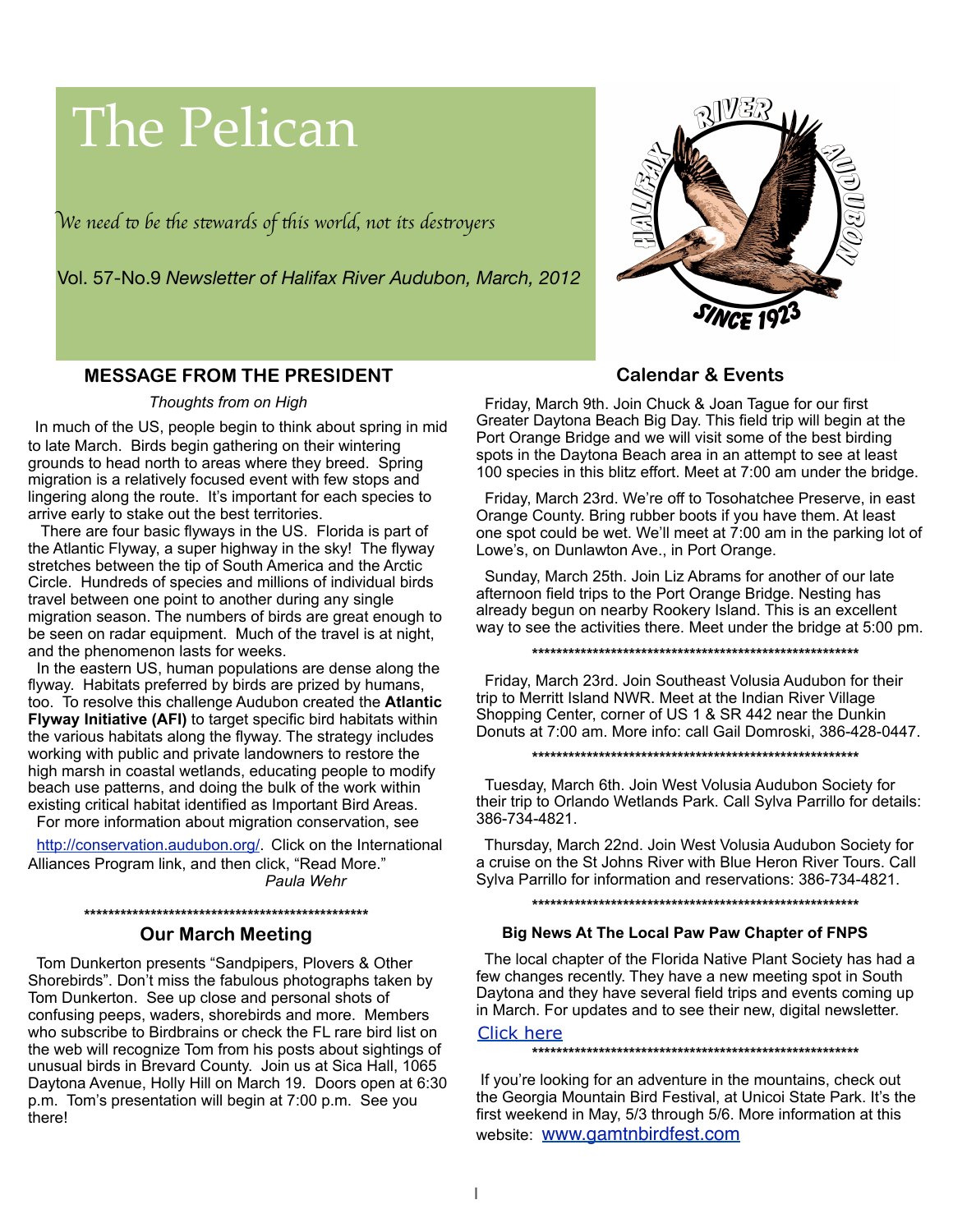#### **Science Fair Results**

On Saturday, February 11, 2012, the Tomoka Regional Science Fair was held at Atlantic High School in Port Orange. As Conservation Chair, I represented the West Volusia Audubon Society, Fred Mosher represented Halifax River Audubon. He was joined by Southeast Volusia Audubon Society President, Don Picard. The following projects were chosen for cash awards by us serving as judges:

1st Place Senior, \$100, Cyrus Jamidar, Spruce Creek High School.

Traffic's Effect on the Atlantic Ghost Crab" Cyrus did a census of Ghost Crab burrows in areas both with and without traffic on the beach. He was able to measure a difference with less Ghost Crab presence in the beach driving area. This project assumes that Ghost Crabs are an indicator species of the health of the beach eco-system. 2<sup>nd</sup> Place Senior, \$50, Tala Saboungi, Spruce Creek High

School.

"The Effect of Environmental Pollutants on the Heart Rate of Daphnia Magna"

Tala measured the effect of fertilizer, motor oil and insecticide on "water fleas" by counting the heart beats of these water creatures after they were exposed to the above chemicals. She found that fertilizer affected the creatures the most.

1<sup>st</sup> Place Junior \$100 Lauren Bautista, Southwestern Middle School.

"The Effect of Oil on Aquatic Plants"

Lauren used a methodical process to measure the production of oxygen by water plants exposed to motor oil. Her study showed that motor oil does impact the vascular system of these water plants even though the leaves may be above the contaminated water. The effect was measured over a time period of just five hours.

 2nd Place Junior \$50 Jade Faber, Hinson Middle School "Does Animal Hair or Feathers Work Best to Naturally Soak Up Oil in an Oil Spill?"

Jade studied the use of hair in the BP oil spill coastal clean up and learned that one mistake was not using booms to prevent hair from floating away once it had soaked up the oil. So she took nylons and made her own booms of down feathers and animal hair, weighing each carefully before putting them into a pan with oil. She found that the hair soaked up and retained more oil than feathers and that it held the oil differently.

 We judged across all scientific disciplines, not just environmental sciences. It is interesting to see how many students had done studies using fertilizers and motor oil. I believe this shows an important awareness in our youth of the challenges facing our world. It was inspiring to see so many young folks interested in science. Who knows what path these children will take in their lives and what problems they may help solve.

 As it turns out, Fred Mosher met his wife, Karen, when they both participated in his tenth grade science fair. He went over to check out the competition and was fascinated by Karen's dousing rod project. He was busy testing out the dousing rods when she came over and told him to put her project materials back! They both succeeded in moving on to the County Science fair and later, when Fred's date to the Valentine's Day dance was grounded, he invited Karen and they began their lifelong relationship. Who says science isn't romantic?

 *Karyn Hoffman, Conservation Chair, West Volusia Audubon Society*

# **Conservation Notes**

 Our state legislature is up to its old tricks again. Not content to have gutted the five water management districts in last year's budget slashing episode, a bill is now moving through the Senate Budget Committee that would turn control of the various districts' budgets over to the legislature. Funded through local tax districts, the appointed boards of the districts have long been able to fund environmental lands acquisition from which we all benefit. These decisions have rankled some in the development community and now that their stooges are more firmly in control than ever, it's get even time. Control the budget and you control the decisions. With the decision making process becoming more politicized, it's bound to lead to more acrimony and just plain dumb choices for our future. One of the main reasons for setting up the water management districts in the first place was to try to assure that water use decisions were as free of politics as possible and based on science. We could debate how successful that strategy has been but it's going to get a lot worse if this bill passes. The Florida Conservation Coalition is already lobbying against this bad bill. Let's hope they're successful in derailing it.

 In 2008, EarthJustice, on behalf of several environmental groups, sued the state of Florida for not enforcing the Clean Water Act by refusing to set "numeric nutrient" discharge standards for sewage and fertilizer compounds released into state waters. The state legislature last year said that Florida would ignore limits set by the Environmental Protection Agency and instead passed some useless piece of legislation aimed at preventing enforcement of the stricter federal standards. Now comes word that US District Judge, Robert Hinkle, has ruled that the stricter federal standards must be enforced beginning on March 6th. This will cause a number of state and local agencies to claim that they can't possibly afford to comply with the ruling. The alternative is to continue to poison the water we all need to live. Toxic sludge is bad for us. No matter what they say.

 And in another welcome development involving EarthJustice, they have been engaged by the Florida Defenders of the Environment to file suit against the US Forest Service for its continued refusal to remove Rodman Dam. This remnant of the Cross Florida Barge Canal project has turned the once beautiful and wild Oklawaha River into a stump filled sump that is popular with a handful of bass fishermen near Palatka. So far they've been able to prevent removal of the dam. Now that EarthJustice is on the case, let's hope that will change.

#### *David Hartgrove*  **\*\*\*\*\*\*\*\*\*\*\*\*\*\*\*\*\*\*\*\*\*\*\*\*\*\*\*\*\*\*\*\*\*\*\*\*\*\*\*\*\*\*\*\*\*\*\*\*\*\*\*\*\*\***

 **Can you identify this bird? Answer on page 3**

 *Photo by Phil Graham*

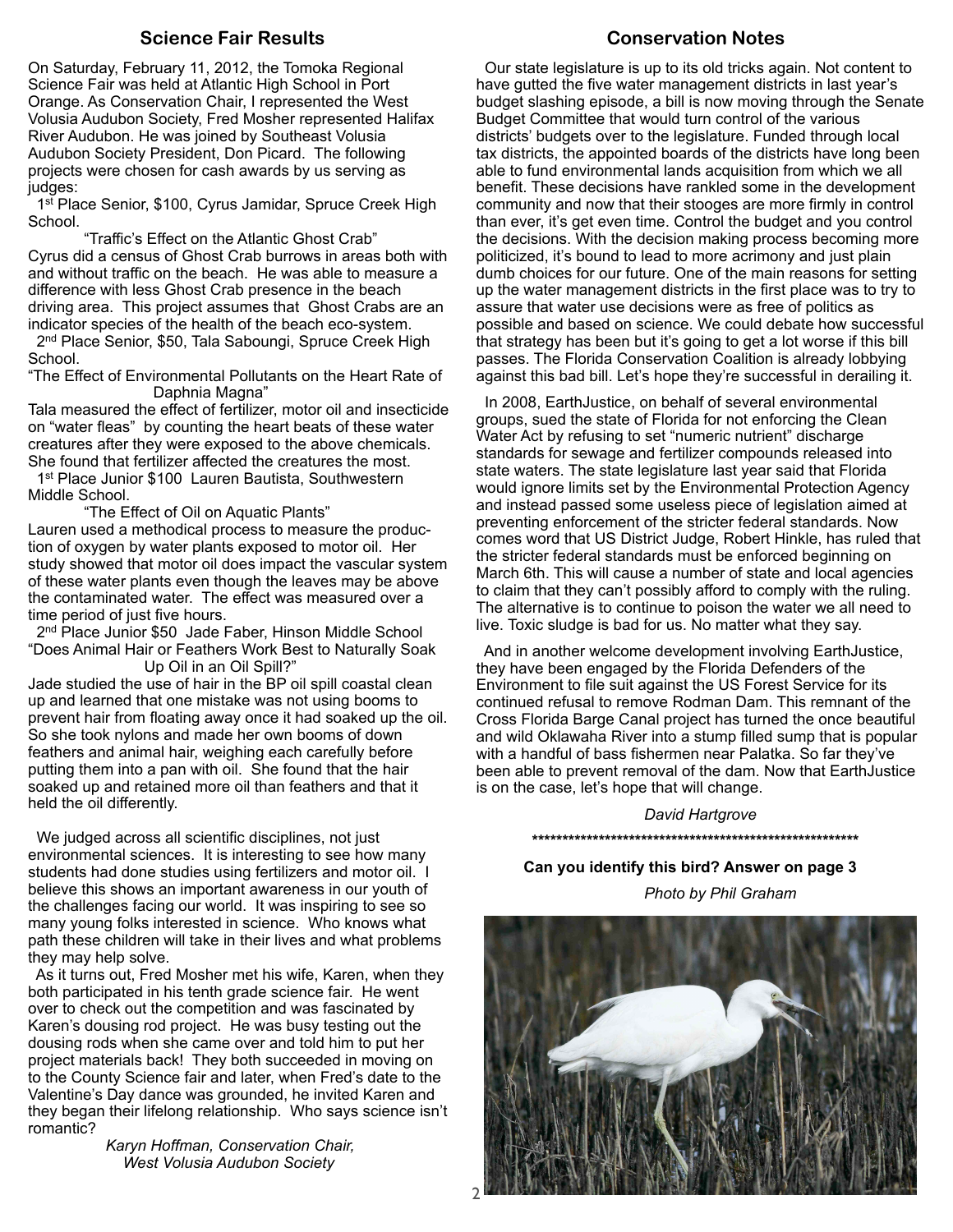# **A Man Named George**

 He first came to Florida in 1885. He was 26 years old and had recently begun the practice of law in Pittsburgh. His father was a Supreme Court Justice and he'd graduated from the Yale Law School. So to say that he'd led a charmed life wouldn't be an exaggeration. He first visited the upper peninsula of Michigan when he was 12 and discovered the spot that would eventually become his favorite retreat, on the shore of what he called Whitefish Lake. It's now called Peter White Lake, after his father in law.

 George Shiras III, or George Shiras 3d, as he wrote it, was a pioneer naturalist, photographer, writer, lawyer and a one term Congressman, among other things. In 1906 he bought a small cabin on the Halifax River just south of the Ormond Bridge. He traveled all over this state and many others in pursuit of his passion. The first photos ever published in National Geographic were his. It was the beginning of a long relationship with that magazine and its parent organization. Ernest Hemingway once wrote that , "He's about the most interesting man I know." Though I've yet to confirm it, he almost certainly knew and went birding with the founder of our organization, Rupert J Longstreet.

 In his short time in Congress he wrote and tried to get enacted the legislation that later became the Migratory Bird Treaty Act. He knew at the time that he didn't have the votes to get it passed. But he also knew that such monumental legislation often has a number of fathers on its way to enactment and he was prescient enough to see that he was uniquely positioned to get the ball rolling. It only took another 13 years to get the Act passed. He counted Teddy Roosevelt among his friends and wrote of traveling down river with him to Pelican Island NWR. The nation's first wildlife refuge and proclaimed as such by Roosevelt.

 When he was getting started in photography the use of flash powder was the only way to illuminate scenes. It smoked a lot, made a loud bang and scared small children. So no one had ever thought of using it to take photos of wildlife. He did. He used a canoe to glide silently up near his quarry. He devised an method of using two flashes, one to startle the animal, another to actually take the picture as it quickly ran away. He also rigged up cameras with trip wires and remote controlled shutters. None of this had been tried before he did it. His neighbors in Ormond Beach would hear the explosions and see the flashes at night in the woods near his home. The next day they'd ask what he'd caught in that magic box.

I like to think that I'm pretty knowledgable about nature and nature writing. So why had I never heard of this man? Time helps erase the memories and new comers in the field have their accomplishments, the news of which replaces the old. Now someone has decided to remedy the fact that George Shiras has disappeared from our collective memory. James McCommons, an Assistant Professor of English at Northern Michigan University, is writing a book about George Shiras 3d. He contacted Paula Wehr and asked if there was anyone in our chapter who might be able to shed some light on the places where George went birding. She arranged for him to meet up with Meret Wilson, Chuck Tague, Charles DuToit and me. Meret, Chuck and I took him to a number of spots locally to go birding. Charley was able to give him a lot of historical background, especially on Tomoka State Park. When the book is published it'll be an excellent read on a man who gave much to the birding world.

*David Hartgrove*

## **Audubon Adventures**

 We are now soliciting sponsors for the classroom sets of Audubon Adventures. If you have been a sponsor in the past you know how important this program is to Volusia County students. For some children it's their first exposure to learning about the environment, wild birds, and other animals.

 The Audubon Adventures program is aimed at third, fourth and fifth grade classrooms. Each sponsored class receives four sets of a newsletter with materials for 32 students in each set. They are filled with information and learning activities. There is also a teacher's manual with support ideas, activities, and evaluations.

 Send your donation to Halifax River Audubon, P.O. Box 166, Daytona Beach FL 32115-0166. Any donation is welcome; \$45 will supply a classroom. Please specify on your check that your donation is for Audubon Adventures. And thank you for thinking of our future leaders.

\*\*\*\*\*\*\*\*\*\*\*\*\*\*\*\*\*\*\*\*\*\*\*\*\*\*\*\*\*\*\*\*\*\*\*\*\*\*\*\*\*\*\*\*\*\*\*\*\*\*\*\*\*

#### Experience the Magic of the Dry Tortugas

And do something good for yourself and the environmental organization of your choice. The Dry Tortugas during Spring migration is one of the best birding experiences in Florida. Florida Nature Tours is scheduling a number of trips from Key West to this birding wonderland beginning in April, 2012. FNT will donate \$100.00 to the environmental organization of your choice when you book your trip. Check their website for all of the information:<http://floridanaturetours.net>

\*\*\*\*\*\*\*\*\*\*\*\*\*\*\*\*\*\*\*\*\*\*\*\*\*\*\*\*\*\*\*\*\*\*\*\*\*\*\*\*\*\*\*\*\*\*\*\*\*\*\*\*\*

#### **We Welcome Our New Members**

 We welcome our new members this month: Gloria Appell, Dian Disantis, Larry Fable, Teresa Jewell, Brian Lawlor, James Moore and Sharon Westlake. We hope to see you at an upcoming meeting or field trip.

**\*\*\*\*\*\*\*\*\*\*\*\*\*\*\*\*\*\*\*\*\*\*\*\*\*\*\*\*\*\*\*\*\*\*\*\*\*\*\*\*\*\*\*\*\*\*\*\*\*\*\*\*\***

#### **Bird Quiz Answer, etc.**

 So, did the color fool you on our quiz bird? Or did you look at those greenish yellow legs and the bi-colored bill and say to yourself, "That's an immature Little Blue Heron." If so, you're correct. Below is a species we saw on our recent field trip to the Orlando Wetlands. He's way out of his normal range. This little beauty is a Vermillion Flycatcher and it can take your breath away. Our thanks to Chuck Tague for the photo.